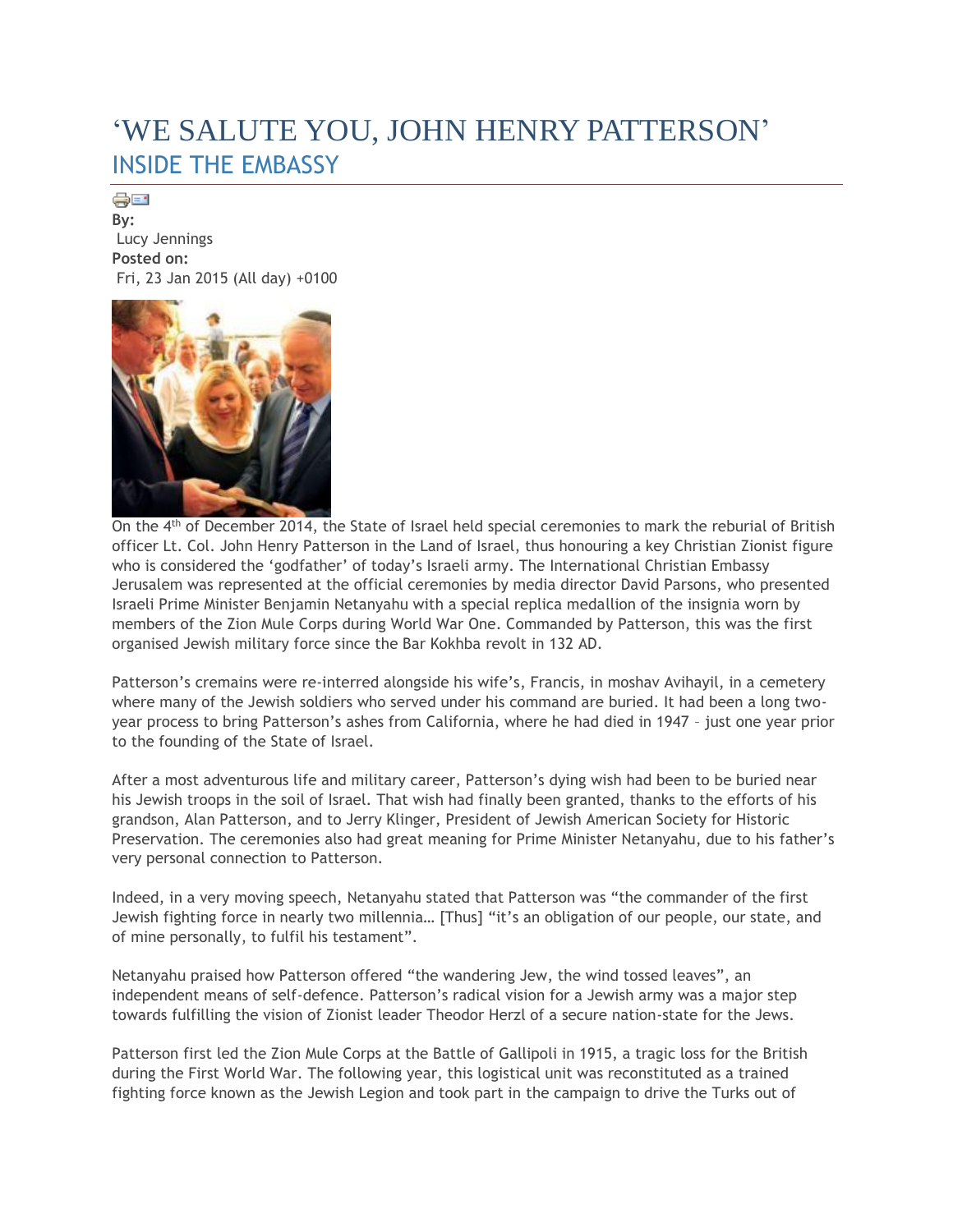Palestine.

Legendary Jewish figures Ze'ev Jabotinsky and Joseph Trumpeldor both served as officers under Patterson's command. Later the leader of the Revisionist movement, Jabotinsky said of Patterson: "In all of Jewish history we have never had a Christian friend as understanding and devoted".

Born in 1867 in Ireland to a Protestant father and a Catholic mother, Patterson was eager to join the British army and feigned his age at 17 to join the Third Dragoon Guards in 1885. In 1888 he shot tigers in India, and the next year was sent to Kenya to deal with a pair of massive lions that had killed dozens of workers constructing a railway bridge across the Tsavo River. His book about this experience, entitled 'The Man-Eaters of Tsavo', became a best seller and eventually spawned two Hollywood movies.

He would later aid the expansion of the British Empire as a colonial officer in East Africa, but by the time World War Two broke out, he was considered a little too old for a battlefront command in the trenches of Western Europe. So he accepted an offer to command the Zion Mule Corps being recruited in Cairo at the prodding of Jabotinsky and Trumpeldor.

By the time the war ended, Patterson had trained and led into battle such notable Jewish figures as David Ben-Gurion (Israel's first prime minister), Levi Eshkol (Israel's second prime minister), Gershon Argon (Mayor of Jerusalem), Yaakov Dori (Haganah leader and first IDF Chief of Staff), and Eliyahu Golomb (founding member of the Haganah).

He had also become a fervent supporter of the Zionist cause. Following the war, Patterson often travelled with Jabotinsky to America on fund-raising tours and spoke in front of Jewish and Christian audiences enamoured with his exploits as a soldier and lion hunter.

When Jabotinsky later died in New York early in World War Two, Netanyahu's father, Professor Ben-Zion Netanyahu, took up the baton and accompanied Patterson on trips around America to continue the effort to raise money, volunteers and arms for a fighting force to defend the Jews of Palestine.

Out of this effort Ben-Zion Netanyahu and Patterson became close friends – so much so that Ben-Zion named his first son, Yonatan, after Patterson and asked that he serve as his godfather. In recounting this very personal story at Patterson's reburial ceremony, Benjamin Netanyahu also noted that his family still has an inscribed silver cup given by Patterson to 'Yoni' – a dashing soldier himself who would later die in the famous Entebbe raid.

Netanyahu described Patterson as "the godfather of the Israeli army" and stressed that he was not only "repaying a historical debt", but a "personal debt to a great friend of our people".

Patterson was well-read in the Bible and Jewish history, and had prayed to help lead the Jews into the Promised Land. He often spoke of the Jews' valiant past, urging them to take up again the "sword of David". Perhaps what endeared him to his Jewish troops the most was the way he treated them with dignity and challenged anti-Semitic attitudes within the British military culture of his day. Patterson was so proud of his Jewish legionnaires, he wrote two books about his experiences called 'With the Zionists at Gallipoli' (1916) and 'With the Judeans in Palestine' (1922).

So, just as Prime Minister Netanyahu respectfully closed his speech, we say: "We salute you, John Henry Patterson!"